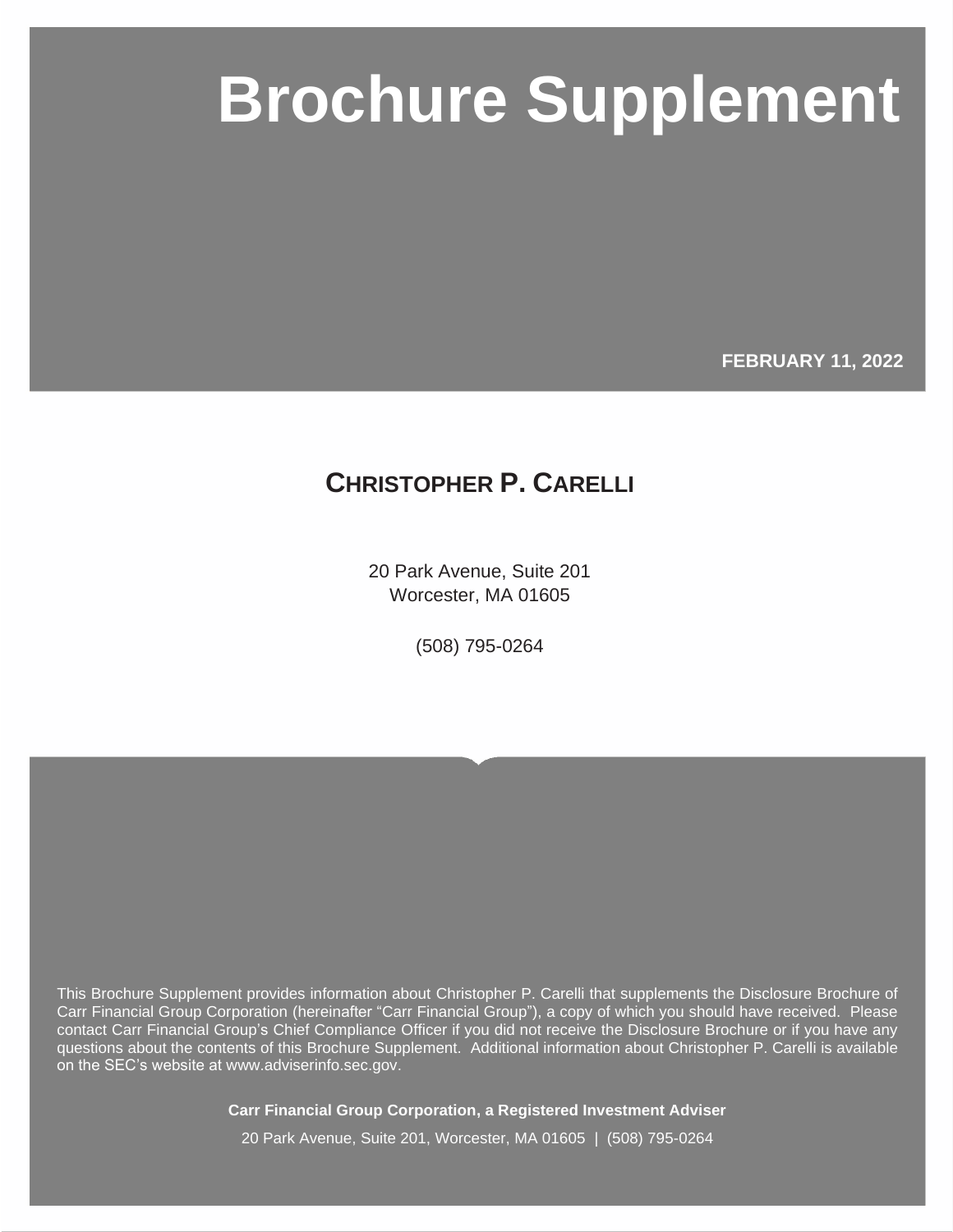## **Item 2. Educational Background and Business Experience**

Born 1970

#### **Post-Secondary Education**

Worcester State University │ Bachelors, Marketing │1993

#### **Recent Business Background**

Carr Financial Group Corporation │ Investment Adviser Representative │ February 2022 – Present

Private Advisor Group, LLC │ Investment Adviser Representative │ December 2013 – March 2022

LPL Financial LLC│ Registered Representative │ December 2013 – March 2022

## **Item 3. Disciplinary Information**

Carr Financial Group is required to disclose information regarding any legal or disciplinary events material to a client's evaluation of Christopher P. Carelli. Carr Financial Group has no information to disclose in relation to this Item.

#### **Item 4. Other Business Activities**

Carr Financial Group is required to disclose information regarding any investment-related business or occupation in which Christopher P. Carelli is actively engaged.

#### **Licensed Insurance Agent**

Christopher P. Carelli is a licensed insurance agent and in such capacity may recommend, on a fullydisclosed commission basis, the purchase of certain insurance products. A conflict of interest exists to the extent that Carr Financial Group recommends the purchase of insurance products where Christopher P. Carelli receives insurance commissions or other additional compensation. Carr Financial Group seeks to ensure that all recommendations are made in the best interests of clients regardless of any additional compensation earned.

### **Item 5. Additional Compensation**

Carr Financial Group is required to disclose information regarding any arrangement under which Christopher P. Carelli receives an economic benefit from someone other than a client for providing investment advisory services. Carr Financial Group has no information to disclose in relation to this Item.